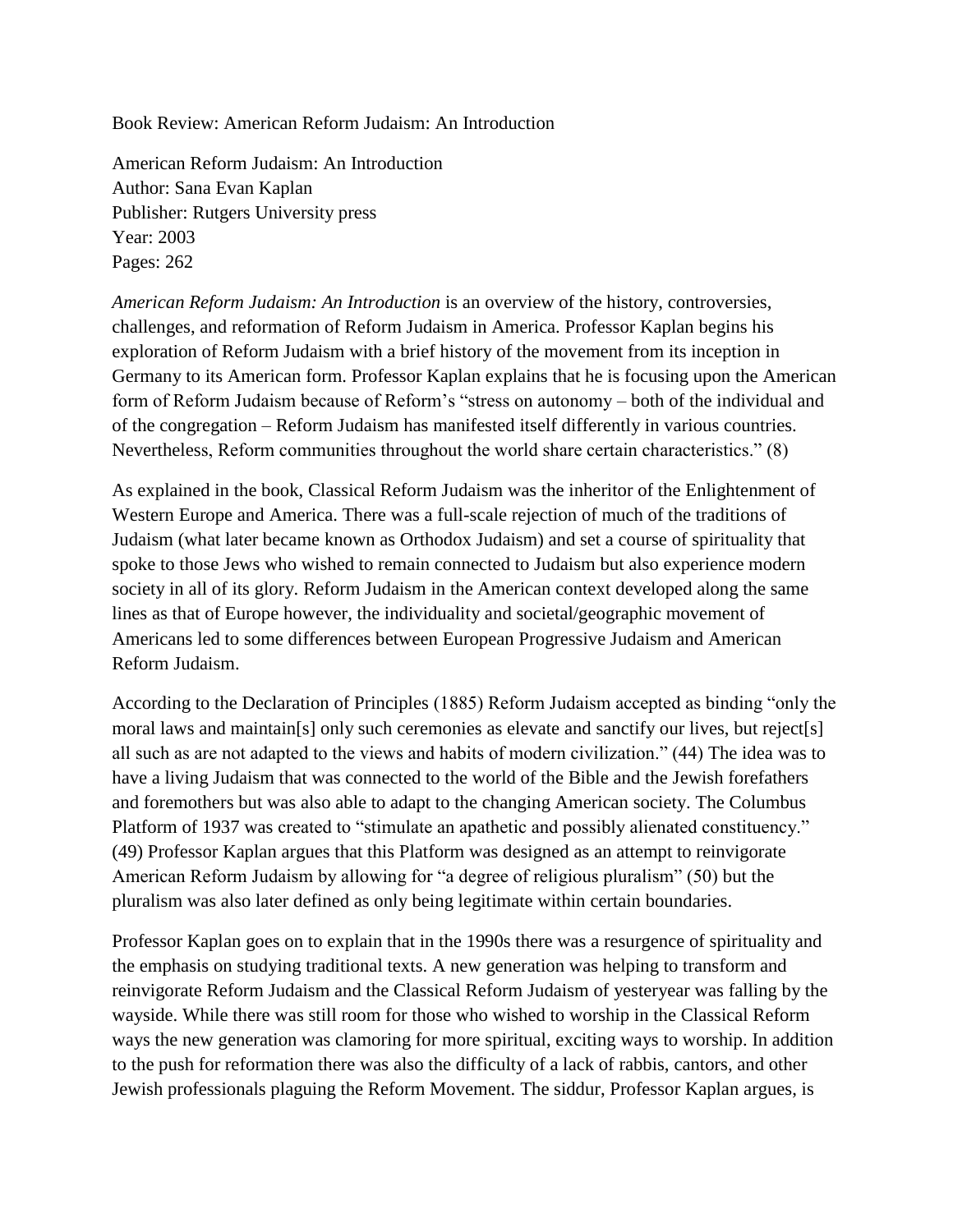the chief means of transmitting Jewish ideas and ideals within the Reform Movement. Accordingly, as the makeup of the Reform synagogues changed the liturgy, siddur, and services began to change. There was also a resurgence in the bar/bat mitzvah ceremony.

Professor Kaplan utilizes an entire chapter to speak about the Reform Movement's struggle for recognition in the State of Israel. It was the founders' idea that Orthodoxy would eventually become a small minority within the State of Israel and the Reform Movement had anticipated this outcome. The Orthodox has a stranglehold on religious life in the modern State and as a result the Reform Movement has had many difficulties gaining any foothold within the State. While there is some movement of recognition for non-Orthodox Judaism within Israel it has been a very difficult battle. Regardless, it is the Reform Movement's tradition to have a strong, vibrant support system for the State of Israel.

Education within Reform Judaism has mostly focused upon Hebrew school/Sunday school for children up to bar/bat mitzvah age. There has been a push for students to continue their Hebrew school education through confirmation age but this has not always been accepted practice as Professor Kaplan attests to. Reform Judaism at its inception was adverse to "day schools" but that seems to be changing. There are now Reform Jewish day schools opened across America where children are able to learn the secular subjects they need for life in the dominant culture as well as Jewish subjects they need for life in the Jewish culture and religion. In addition, Professor Kaplan notes that there are also additional classes that place emphasis on adult education and mixed parent-child educational programs.

One of the major issues facing Reform Judaism is intermarriage. As a result there is a concerted effort to have outreach programs aimed and bringing the non-Jewish spouse closer to Judaism with the goal of having him or her convert. Part of these outreach programs are also intended on bringing unaffiliated people (Gentiles and Jews) into Judaism. This, as Kaplan points out, is not necessarily a high priority for many within Reform Judaism. In addition to these outreach goals there was also the movement toward redefining "who is a Jew" within the Movement. In 1983 the Central Conference of American Rabbis (CCAR) adopted a resolution stating that if one parent (mother or father) was Jewish then their children were "under presumption of Jewish descent. … [In addition such] children needed to be raised as Jews, not simply born to a Jewish parent." (172)

Two other major moves by Reform Judaism established a more open and welcoming atmosphere within the Jewish world: the equality of women and the acceptance of gays and lesbians. Egalitarianism was always a staple of Reform/Progressive Judaism but in reality the rabbis, cantors, and other leaders were all men. This changed in 1972 when Sally Priesand became the first female rabbi ordained in America. Since this time the leadership of the Movement has changed and there is now real egalitarianism within Reform Judaism. The acceptance of gays and lesbians was slower to come as Professor Kaplan explains. It was not until the 1960s that there was a possibility of openness to accepting openly gay/lesbian members of synagogues and